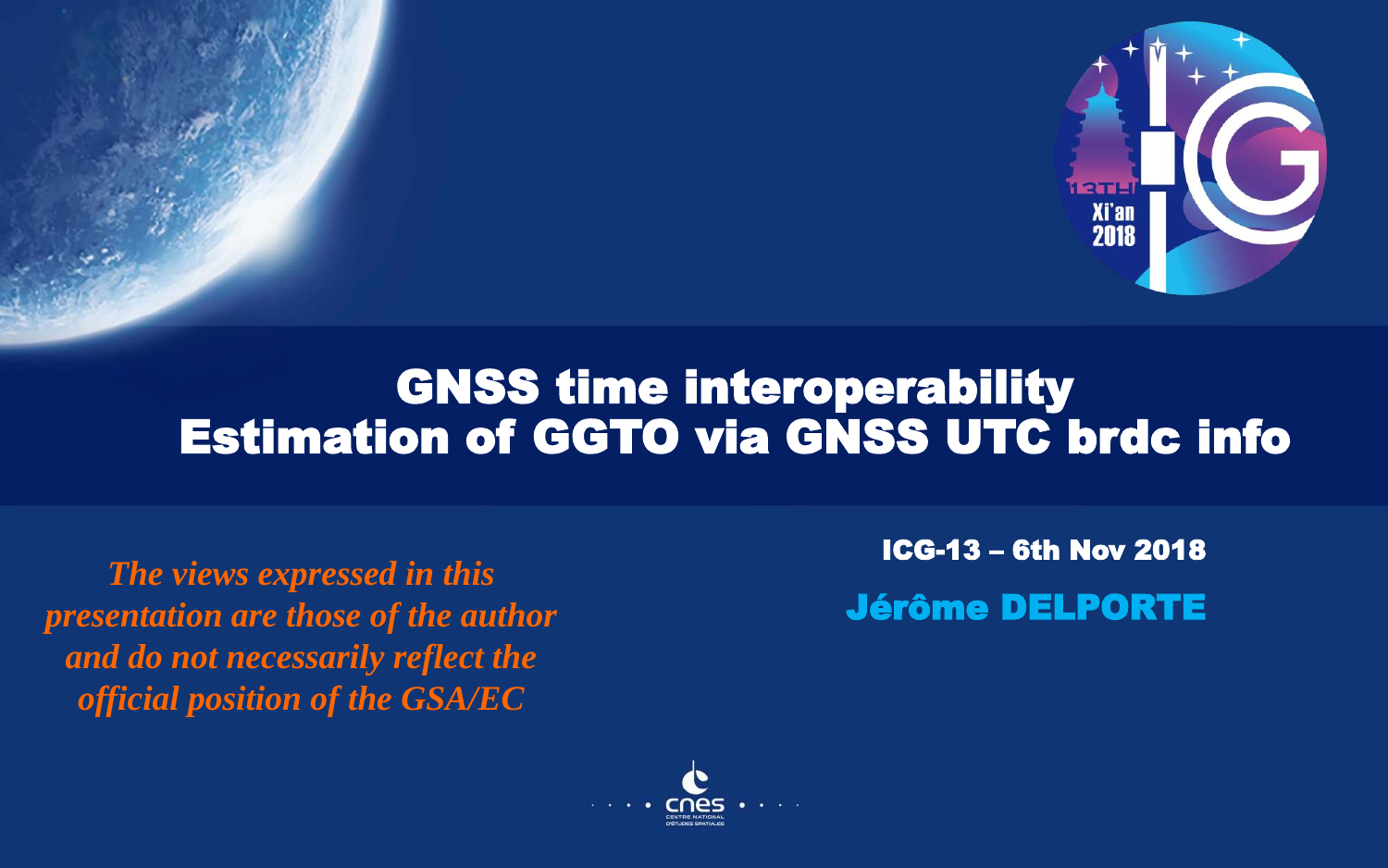

### Context

Each GNSS has its own time scale.

Combining measurements from different GNSS require the determination of their relative time offsets.

These relative time offsets can be :

• determined at user level if sufficient measurements are available

*>> this method shall always be preferred when possible because it is deemed to be more accurate*

• determined using a broadcast information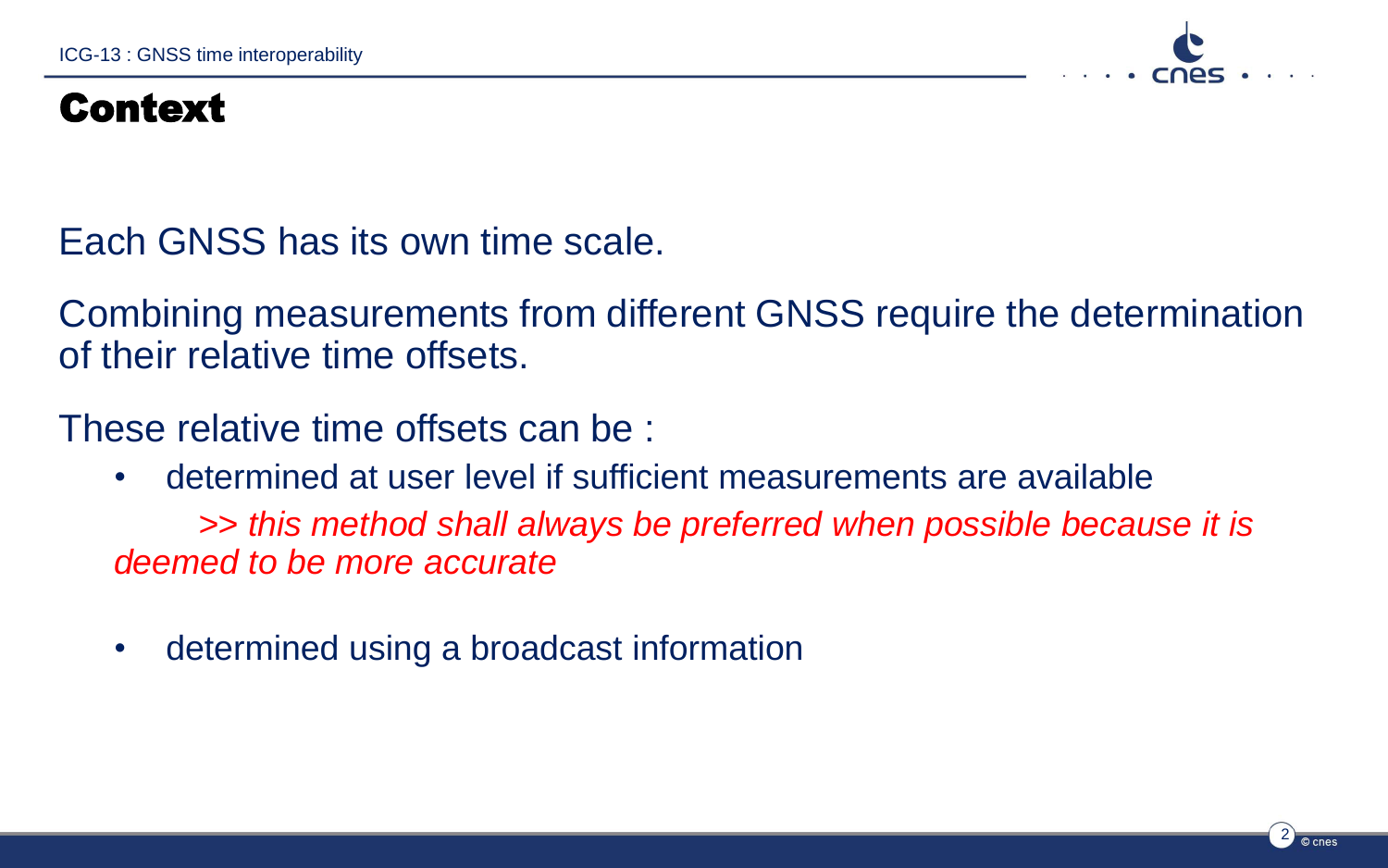

### Possible approaches

## **The inclusion of the GNSS-to-GNSS time offset (GGTO) in the broadcast information can be envisaged with 2 approaches:**



Each GNSS broadcasts its time offset wrt all the other GNSS

Each GNSS broadcasts its time offset wrt a common pivot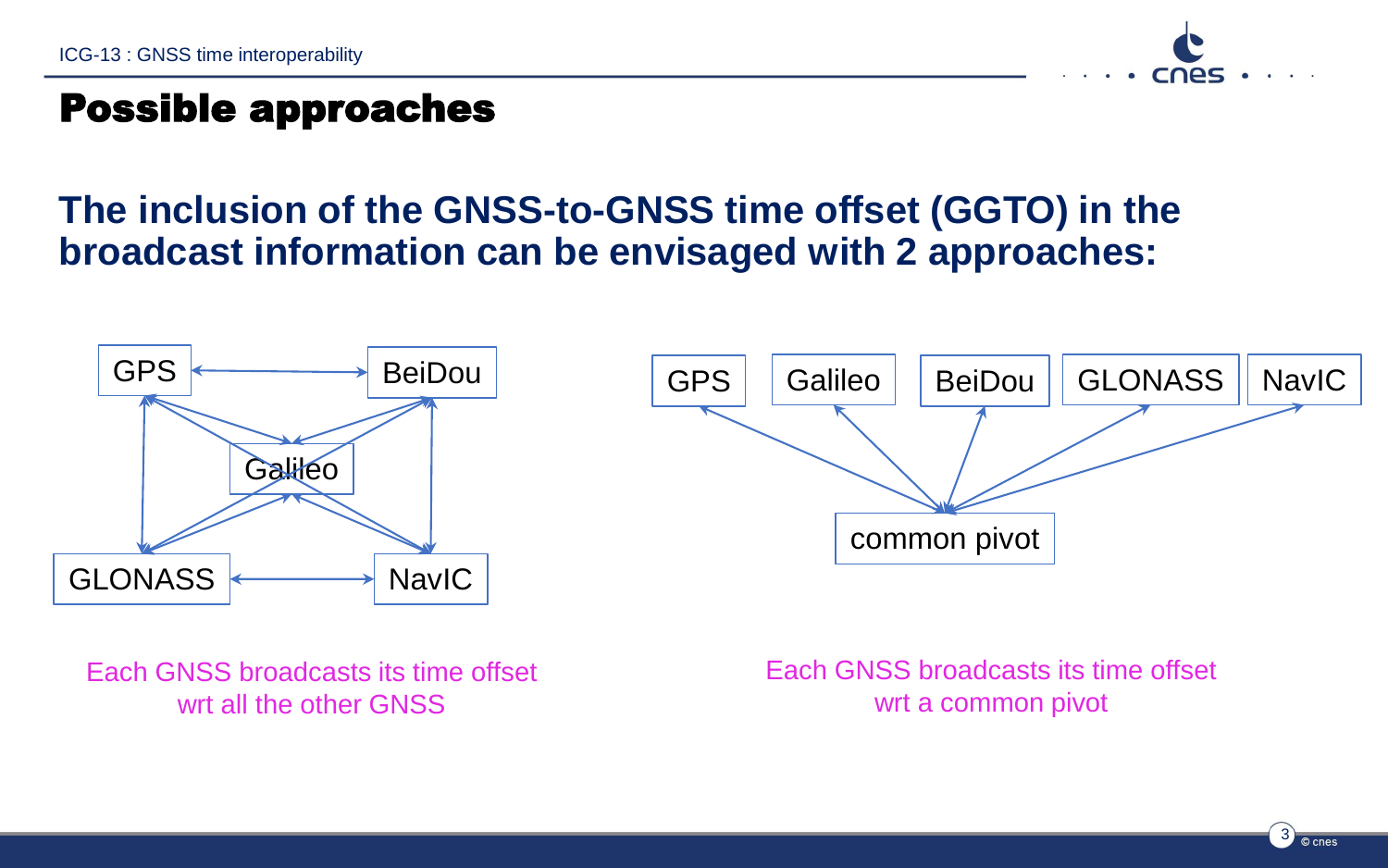

#### Common pivot

### **For the common pivot, several options might be considered :**

- a given GNSS time or a given UTC(k)
	- >> single point of failure : probably unacceptable
- a new time scale created externally (MGET proposal)
	- >> at least 3 drawbacks : complex, who would compute it ?, another time scale
- a new time scale created internally (xGTO proposal)
	- >> no external 3rd party, tests needed to assess perfo (see J. Hahn's presentation)
- UTCr
	- >> 10-d latency imposes extrapolation, tests needed to assess perfo
- UTC as broadcast by each GNSS
	- >> nothing additional to implement, tests needed to assess perfo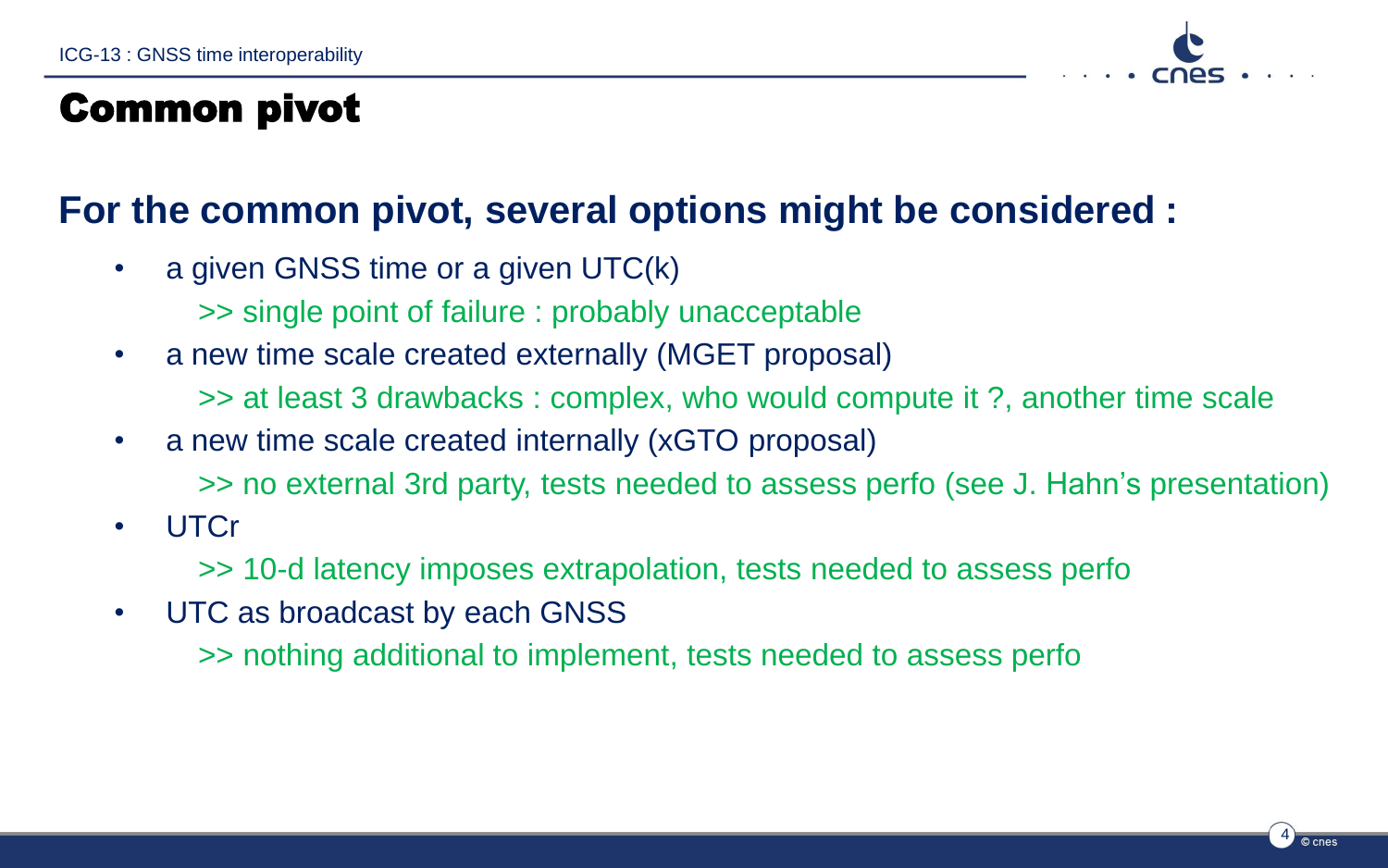

Each GNSS broadcasts an estimation of GNSST – UTC(k) >> UTC(USNO) for GPS, UTC(SU) for GLONASS, UTCp for Galileo, UTC(NTSC) for BeiDou

Therefore this approach requires consistency of

- these estimations
- UTC(j) vs UTC(k)

UTC(k) reference time scales of GNSS are consistent with one another at  $\sim$ 2 ns (1- $\sigma$ )

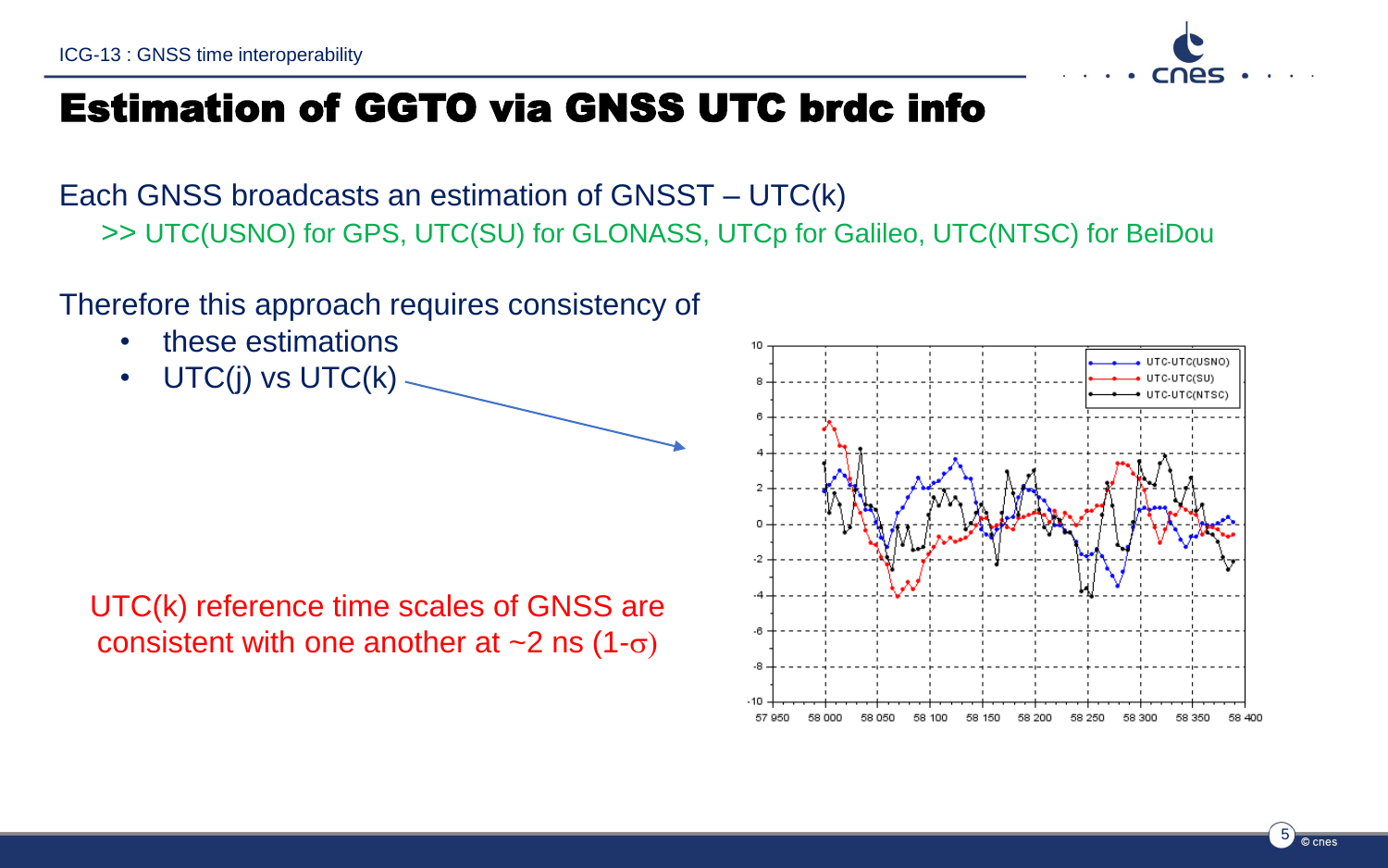

- **GPS broadcasts GPST – UTC(USNO)**
- **Galileo broadcasts GST – UTCp**

**Combining these two already existing messages, one gets GST – GPST but with what level of accuracy ?**

# **Test of this approach :**

- $\circ$  GPST UTC(USNO) : one value per day, using the RINEX nav header of CNES station
- $\circ$  GST UTCp : one value per day, using the RINEX nav header of CNES station
- $\circ$  computation of  $[GST UTCp] [GPST UTC(USNO)]$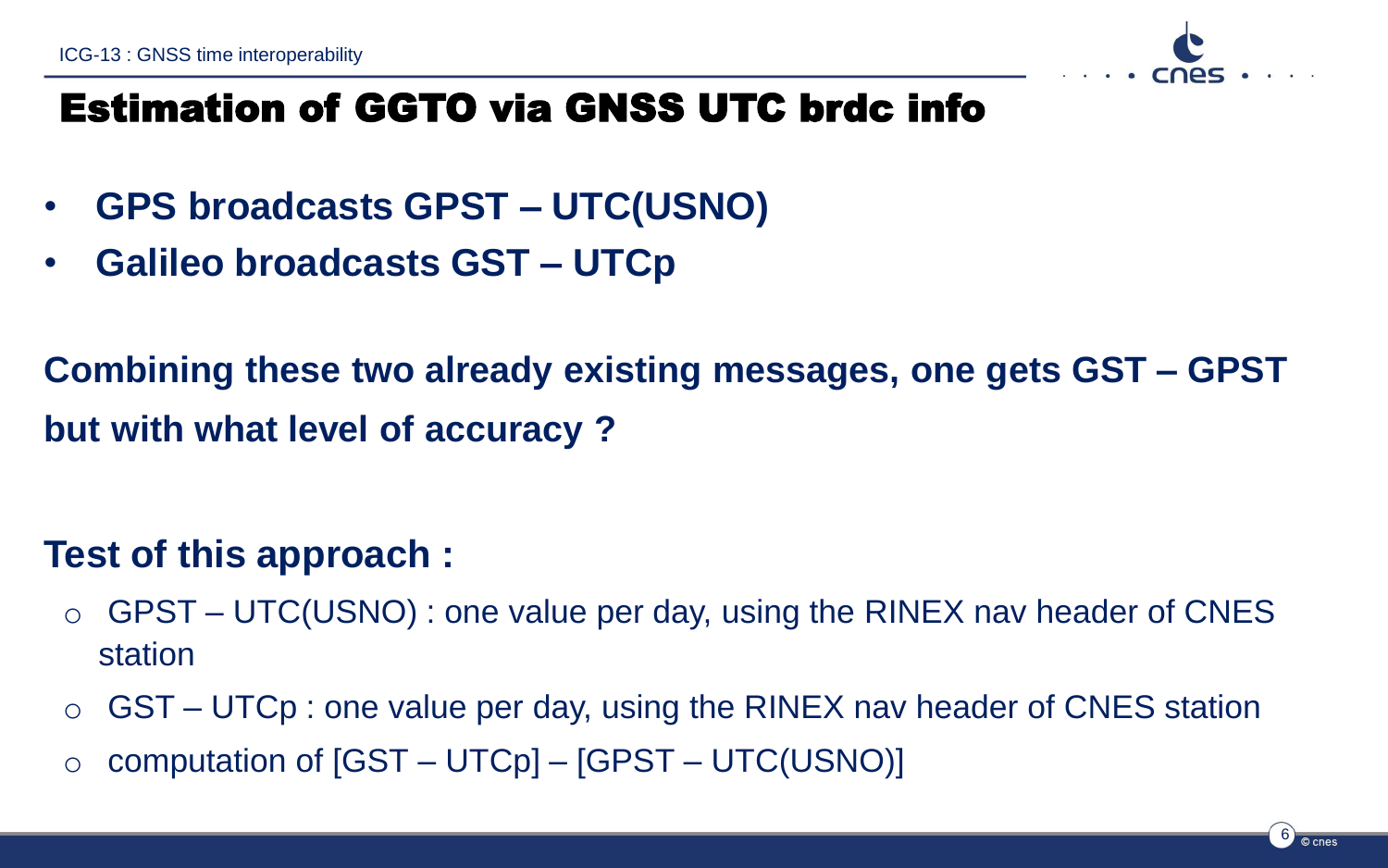Comparison from Sept. 2017 to July 2018



(GST – UTCp) – (GPST – UTC(USNO))

cnes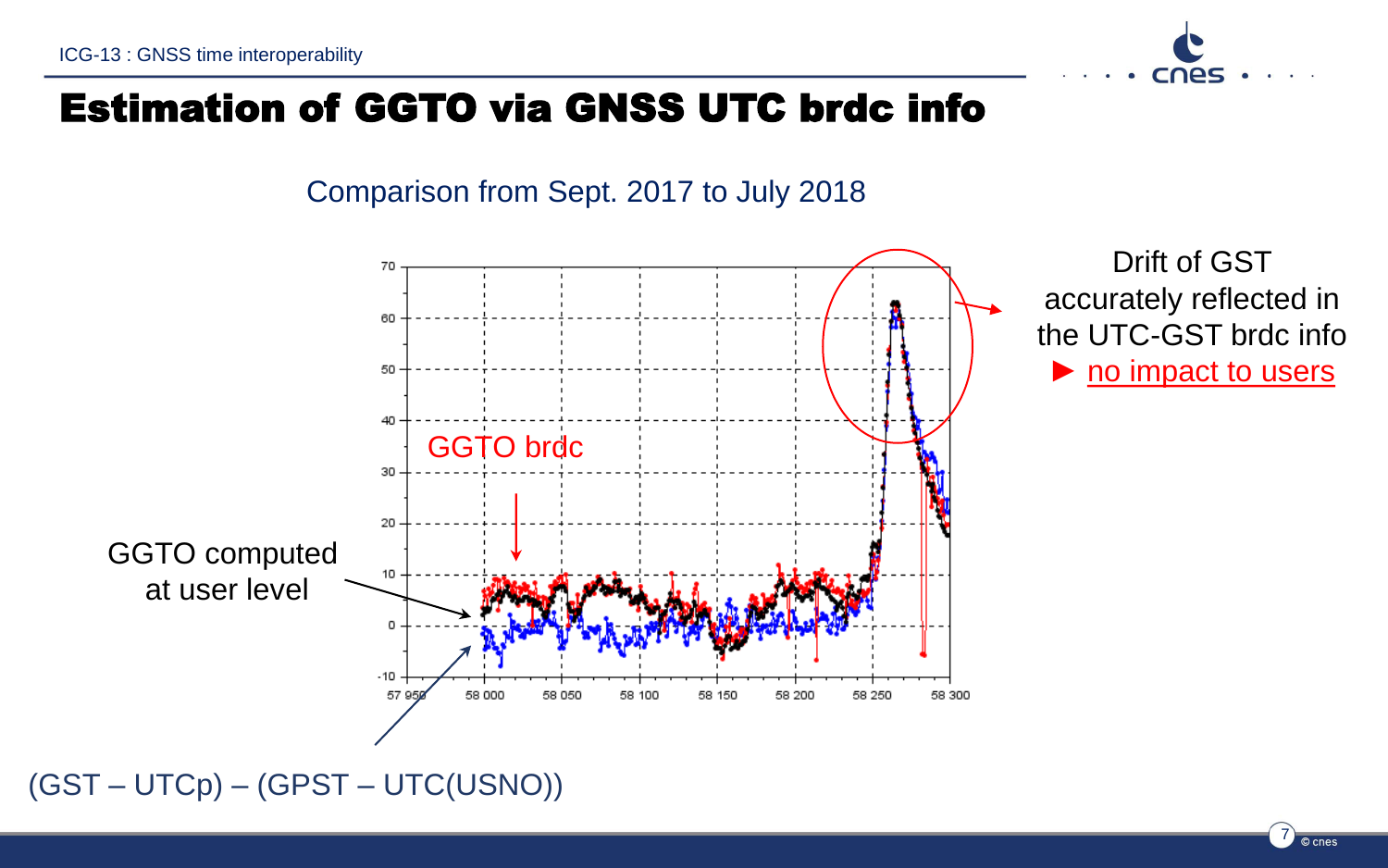

GGTO\_brdc –  $[(GST - UTCp) - (GPST - UTC(USNO))]$ 

> Mean  $= 4.4$  ns  $Stdev = 4.9$  ns

Good performances even over period where GST was a bit far from UTC (because the GST – UTCp correctly reflected this)

TBC whether this performance is sufficient for interoperability

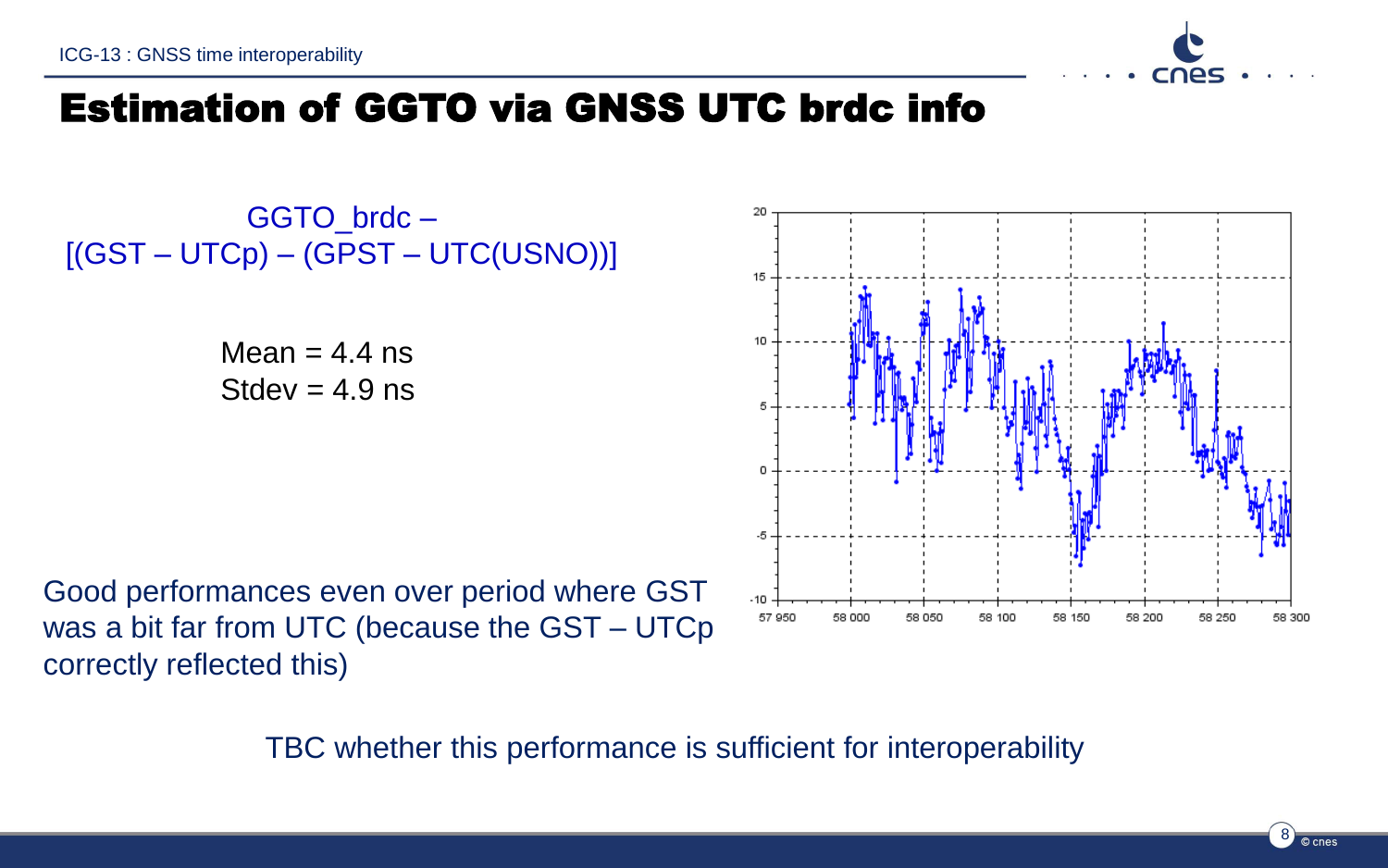

## Conclusion

**Several possible approaches to allow GNSS users to determine the GGTOs**

**Simple approach (investigated here) makes use of already-existing broadcast information :**

- Good performance for GPS/Galileo
- To be tested with other GNSS

**Required uncertainty on GGTO is TBD**